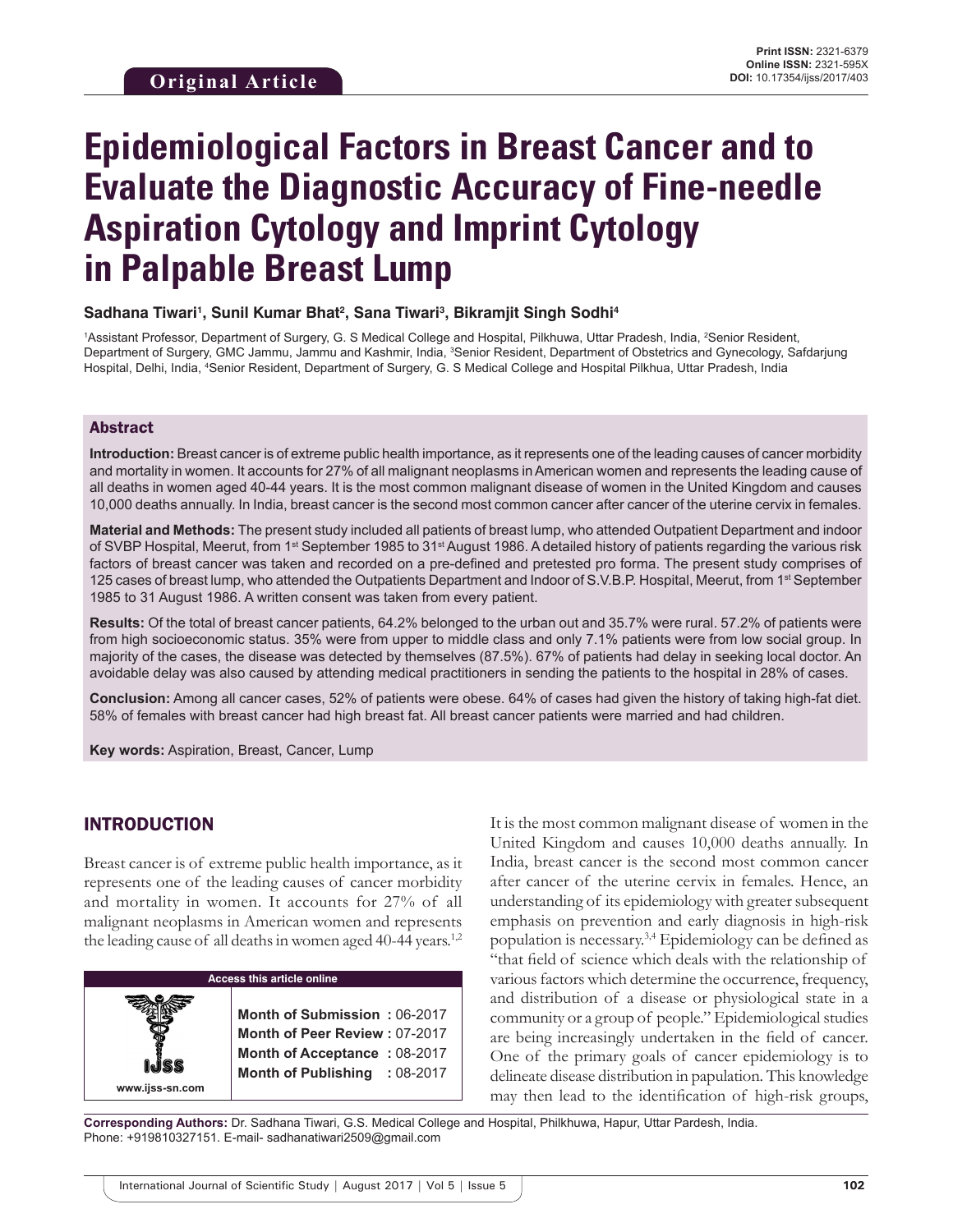thereby enabling more prudent planning for the delivery of health-care services. The epidemiology of breast cancer would also provide us with a few clues toward recognition of women at risk, early detection of cases, and hopefully early treatment of the disease.<sup>5</sup>

Early and correct diagnosis is of immense importance in deciding the line of management and its subsequent success in various breast tissue lesions. Innumerable attempts have been made since long, to find out a correct, safe, and simple method, by which a pre-operative, precise, and conclusive diagnosis can be made. Fine-needle aspiration biopsy was first introduced by Martin and Ellis in 1930 for revealing the pathological nature of tumors. Due to less cohesive nature of tumor cells, it is possible to aspirate ample amount of cells to be spread on slides for cytological examination. Fine-needle aspiration is safe, simple, and rapid method.

Besides needle aspiration, tumor imprints have been used for many years by cellular pathologist in their study of biopsied material obtained. Before fixation in formalin, Dudgeon and Patrick (1927) were the first to use imprint cytology for the diagnosis of breast lump. Subsequently, many workers have used this method. It is a simple, rapid, and economical method. It is of much help at places where facilities of frozen sections are not available.<sup>5-10</sup>

## **Aims**

- 1. To study the epidemiological variables related to the breast cancer in the present study.
- 2. To evaluate the accuracy of the needle aspiration cytology in the diagnosis of the palpable breast lump.
- 3. To evaluate the diagnostic accuracy of the imprint cytology in palpable breast lump.

## MATERIALS AND METHODS

The present study included all patients of breast lump, who attended Outpatient Department and Indoor of SVBP Hospital, Meerut, from 1<sup>st</sup> September 1985 to 31<sup>st</sup> August 1986. A detailed history of patients regarding the various risk factors of breast cancer was taken and recorded on a pre-defined and pretested pro forma. The present study comprises of 125 cases of breast lump, who attended the Outpatients Department and Indoor of S.V.B.P. Hospital, Meerut, from 1<sup>st</sup> September 1985 to 31 August 1986. These patients were thoroughly interrogated for detailed history and various epidemiological factors related to the breast cancer were studied. Relevant hematological, biochemical, and radiological investigations were carried out. Fine-needle aspiration was performed in 116 cases of breast lump pre-operatively, and cytological diagnosis was made. These patients were subjected to either definitive

operative procedure or excisional biopsy and specimens so moved were used for imprint cytology and paraffin sections. In 111 cases, imprints were made. The results of needle aspiration cytology and imprint cytology were compared with histopathological studies of their paraffin sections.

## **Inclusion Criteria**

All female patients with breast lump were included in the study.

## **Exclusion Criteria**

Patients with significant comorbidities, cardiovascular, and renal complications were excluded from the study.

# RESULTS

Maximum patients (71.4%) with breast cancer were Hindus and 28.6% of patients were Muslims and Sikhs. In control group, 85.7% of patients were Hindus and 10.3% were Muslims and Sikhs. This difference in the incidence of cancer breast in relation to religion was not significant  $P = 0.05$ ). Out of the total male patients and 92.9 (Table 1).

Maximum patients (71.4%) with breast cancer were Hindus and 28.6% patients were Muslims and Sikhs. In control group, 85.7% of patients were Hindus and 14.3% were Muslims and Sikhs. This difference in the incidence of cancer breast in relation.

The mean age in cancer breast patients was 41.5 years, whereas in benign group, it was found to be 30 years. Of the total 56 breast cancer patients, 7.1% were male patients and 92.9% were females, whereas in control group, only one patient (1.4%) was male and rest of the patients were females as shown in Table 2. The sex has no relation with the incidence of breast cancer ( $P = 0.05$ ).

Thirty-six (64.3%) breast cancer patients belonged to urban areas and 20 (35.7%) patients belong to rural areas, whereas the incidence of breast cancer in different socioeconomic classes was found to be statistically significant ( $P =$ 0.001) as depicted. Majority of the breast cancer patients (87.5%) discovered their breast lump by themselves on self-palpation and only in 12.5% cases, the lesion was discovered by other people.

Only two cases (3.5%) out of 56 breast cancer patients consulted the surgeon within 15 days of the onset of the symptoms and rest of the 54 patients (96.5%) reported to the doctor after 15 days. In majority of the cases (67.0%), the reason for delay was ignorance. 44.6% of breast cancer patients were illiterate and only 7.14% were graduates and postgraduates. In control group, 42.85%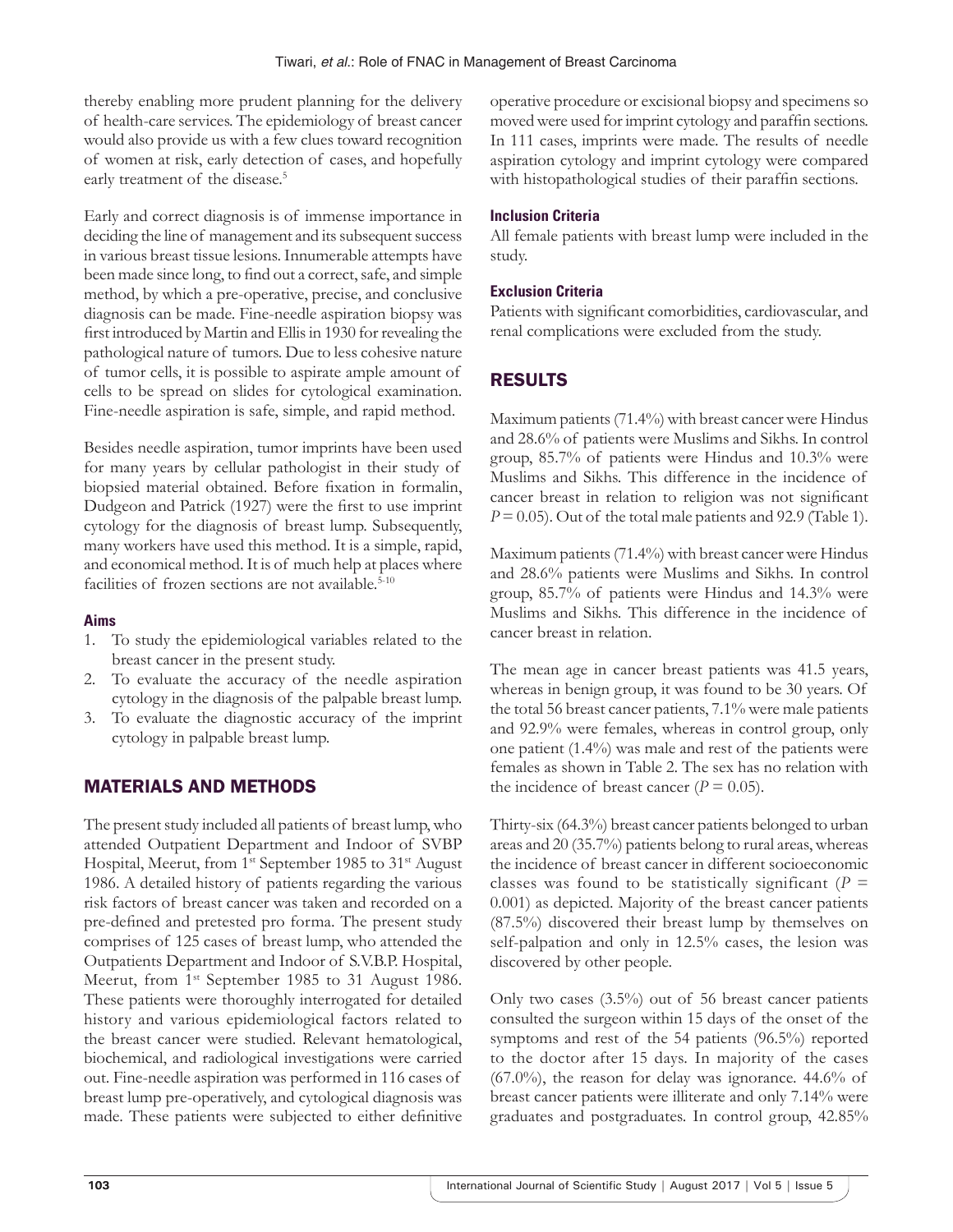| Social adaptive behavior |                  | <b>Fisher's exact test</b> |           |         |
|--------------------------|------------------|----------------------------|-----------|---------|
|                          | Salt-wasting (%) | Simple-virilizing (%)      | Total (%) | P value |
| Adequate                 | 16 (47)          | 13 (62)                    | 29 (53)   | 0.5648  |
| Moderately low           | 15 (44)          | 7(33)                      | 22 (40)   |         |
| Low                      | 3(9)             | 1 (5)                      | 4 (7)     |         |
| Total                    | 34 (100)         | 21(100)                    | 55 (100)  |         |

**Table 1: Distribution of social adaptive behavior among the study population**

#### **Table 2: Distribution of IQ among the two types of CAH in the study population**

| IQ<br>range |          | <b>Types of disease</b>                          |          |         |
|-------------|----------|--------------------------------------------------|----------|---------|
|             |          | Salt-wasting (%) Simple-virilizing (%) Total (%) |          | P value |
| 50-70       | 1(3)     | 1(5)                                             | 2(4)     | 0.5473  |
| 70-90       | 20(59)   | 9(43)                                            | 29 (53)  |         |
| 90-110      | 13(38)   | 11 (52)                                          | 24 (43)  |         |
| Total       | 34 (100) | 21 (100)                                         | 55 (100) |         |

patients were illiterate and 2.85% patients were graduates and postgraduates. The incidence of breast cancer has no relation with the education of the patient  $(P = 0.05)^9$ .

Nearly 64% of the breast cancer patients had consumed high amount of fat in their diet, whereas in control group, only 29% patients had taken high amount of fats in their diet. The incidence of breast cancer in relation with dietary fat consumption was highly significant  $(P \le 0.001)$ .

It was interesting to note that the body weights of a patient have a direct relation with the incidence of carcinoma breast. 52% of the cancer breast patients were obese and having body weight >60 kg, whereas in control group, 70% of patients were of average built and having their body weight between 4560 kg. The difference in the incidence of breast cancer in relation to body weights was found to be statistically significant ( $P = 0.001$ ). 57.69% of cancer breast patient were having high breast fat, and only 5.8% patients were having low breast fat, whereas in control group, 58% of females were having average breast fat. It was found that half of the breast cancer patients had their menarche at an early age between 12 and 13 years, whereas in control group, maximum number of patients (81.2%) had menarche between 1415 years of age. The difference in the incidence of breast cancer in relation to the age of menarche was found to be highly significant ( $P \le 0.001$ ).

Nearly 46% of breast cancer patients were postmenopausal, whereas in control group, only one patient was post-menopausal. The difference in the incidence of breast cancer in relation to the menstrual status was found to be highly significant (*P* **<** 0.001). Out of 24 post-menopausal women, 30% of patients were of average built and 70% of women were obese while in pre-menopausal group, only 20% females were obese.

Half of the breast cancer patients had either 3 or more than three male children, whereas in control group, it was only 11.2%. This difference was found to be statistically significant ( $P \le 0.001$ ). Maximum number (80.7%) breast cancer patients had their first child after 21 years of age, whereas in control group, majority of the patients (63.5%) had their first child before the age of 20 years. This finding was found to be highly significant ( $P = 0.001$ ). No breastfeeding was carried out in 27% of breast cancer patients. 12% of breast cancer patients had breast-fed for more than a year, whereas in control group, it was 32%. The incidence of breast cancer in relation to the breastfeeding was significant ( $P < 0.005$ ). Only 7% of breast cancer patients had the family history of breast cancer positive and in 93% cases, it was negative, whereas in control group, no patient was having family history positive for carcinoma breast.

## **DISCUSSION**

The present study use conducted on 126 cases of breast lump who attended the Outpatient Department and Indoor of SVBP Hospital, Meerut, from 1<sup>st</sup> September 1985 to 1st August 1906. Out of 126 patients, 70 (55%) were benign breast disorder and 56 (45%) were of carcinoma breast. The highest incidence of breast cancer was seen in 41-50 years of age (35.71%) with average age of 47.5% years. Nagpal and Singh (1983) also recorded the highest incidence of breast cancer in 41-50 years of age. Vaidya *et al.*, Pd and Sengupta (1983), and Sharma and Singh (1983) noted that the maximum number or patients in their series were between 40 and 50 years of age.<sup>11-13</sup>

Out of 56 patients of breast cancer, 7.1% were males and 92.9% were females. Raddy *et al.* (I956) and Nagpal and Singh (1983) have reported 7.5% and 4.2% incidence of breast cancer among males, respectively. Sirsat (1957), Ian *et al.* (1962), Dubey and Agarwal (1971), Dutta *et al.*, and Deodher *et al.* (1978) have also noted a higher incidence of breast cancer in males as compared to the incidence of breast cancer in males in Western countries. The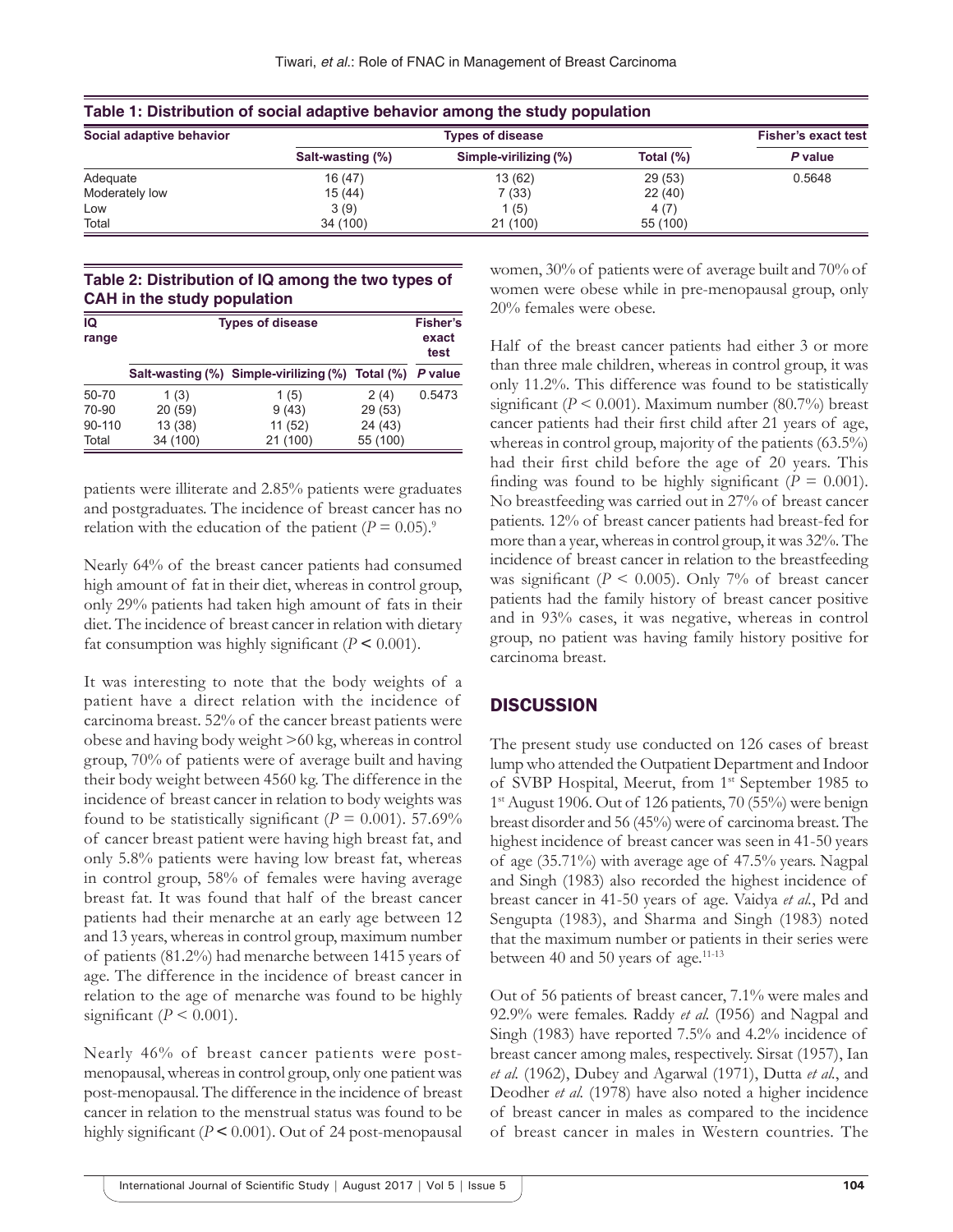incidence of breast cancer was high among Hindus (71.45) as compared to Muslims (2570) and Sikhs (3.6%). Higher incidence along Hindus is possibly due to their large number in population.14-16

The incidence of breast cancer was relatively higher in urban areas compared to rural area (35.7%). This difference may be due to the fact that relatively better health services are available and people are more cancer conscious. In urban areas, Staszewski and Bertini *et al.* (1971) have also reported a lower incidence of breast cancer in rural areas. Majority of the patients were from high socioeconomic group (57.2%) and only 7.1% patients were belonging to low social class. Shapiro (1968), MacMahon *et al.* Shimkin, Sherman and Korenman, and Wilson have also observed a higher incidence of breast cancer in higher socioeconomic group.

In the present study, 87.5% of cancer breast patients noticed their disease by themselves on self-palpation and the importance of self-palpation have been emphasized by others also (Kelly *et al.*, 1979; Rao *et al.*, 1983). 67% are ignorant about their disease and did not seek early medical advice likely due to the fact that 44.64% of patients were illiterates and were not aware of the gravity of the disease. In 28% of patients, the delay in seeking the medical advice remained contributory to unawareness of attending medical practitioners. The importance of self-palpation and health education for breast cancer would provoke the awareness for seeking early medical advice.

64% of patients with breast cancer had given the history of baking high amount of fat in their diets which is attribute to their high socioeconomic status Carrol and Hopkins.16-20

Buell (1973) and MacMohan *et al.* have also found the association between high-fat diet and high breast cancer risk, considerable number (46%) of breast cancer patients were post-menopausal, out of which 70% were obese. Thus, obesity might be acting through hormonal influences. Dewaard (1960) have also noted an association between obesity and post-menopausal breast cancer. He found that estrogenic cervical smears persisted in post-menopausal overweight women. Barlow *et al*. (1969), Hein (1970), Drasan (1973), Armstrong *et al*. (1973), and Hankin (1978) have also suggested that gain in weight may enhance certain imbalance in steroid pattern which may act as cancer promoter.

Thirty three breast cancer patients had increased breast fat. Similar data was shown by other studies in the past.

All the patients with breast cancer in this series were married. Shanna and Singn (1983) also found that all their cancer. Shanna and Singn (1983) also found that all the cancer patients were married. However, Lane Claypton Barnett(1948) found 22% of patients in these series were unmarried. Wynder (1960) observed that 15% British, 10% Japanese, and 7% Indian breast cancer patients were married. Nair *et al.* (1983) noted that 1.6% of patients in their series were unmarried.<sup>21,22</sup>

Among breast cancer patients, 76.9% of cases had either 3 or men than 3 children. However, Lane-Claypon, Lilienfeld (1955), MacMahon *et al.*, and Jussawalla *et al.* have noticed higher incidence of breast cancer among nulliparous women. This difference in the incidence of breast cancer in relation to this factor may be because the sample is very small. 61.5% of breast cancer patients had their first child after 24 years of age which is statistically significant (*P* < 0.001). MacMahon *et al.* have also noted a higher incidence of breast cancer in women whose 1<sup>st</sup> pregnancy has occurred after the age of 25 years. In 63% of the breast cancer patients, the first child was male. The total number of male children of breast cancer patients was more, and total number of female children of breast cancer patients was less as compared to control. These findings were statistically significant  $(P < 0.001)$ .<sup>23-25</sup>

It was surprised to find that 27% of breast cancer patients had not breast-fed their children and only 12% of breast cancer patients had breast-fed for more than a year. This difference in the incidence of breast cancer was found to be statistically significant  $(P = 0.005)$ . Lane-Claypon, Schaefer (1969), Miller *et al.* (1976), Anderson (1975), Lubin *et al.* (1982), Byers *et al.* (1985), McTiernan and Thomas also noted a higher incidence of breast cancer among those women who have not breast-fed their children or have breast-fed only for short periods. 70% of patients had their menopause after 45 years of age and had a menstrual life of more than 30 years. Trichopolous (1972) also noted the similar observations. Vaidya *et al.* reported that 91.5% of cancer breast patients in their series had menopause after 45 years of age. Only 2% of patients with cancer breast had given the history of taking contraceptive pills for 1 year. The number of patients in present series is too less to comment on this. It was found that about 35% of cancer breast patients were having more than three X-rays exposures in the past, which was statistically significant  $(P = 40.001)$ . Simon Nolo (1975) have also observed that women who exposed to high dose of ionizing radiation had higher incidence of cancer breast carcinoma breast.

In 116 patient of breast pump, needle aspiration smears have shown a correct diagnosis of benign in 97% of cases and correct diagnosis of malignant in 95.8% of cases. Overall, a diagnostic accuracy of 96.5% was obtained. Aspiration smears revealed that malignant cells were